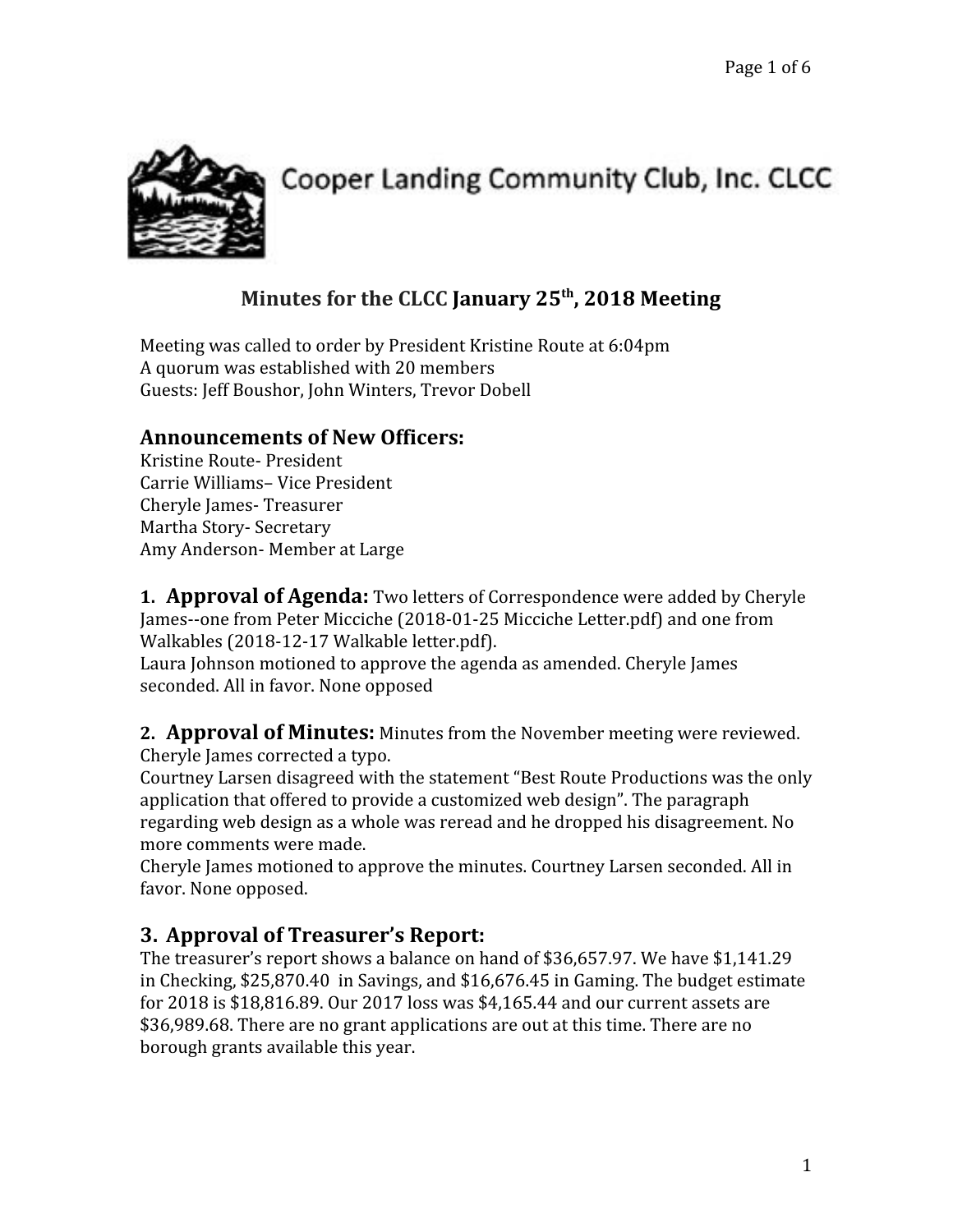Gary Galbraith asked what the Community Club will do with the money. The Community Club voted to have logs sanded and redone using said funds. He wondered if a minimum balance needed to be kept in the account. Cheryle James agreed to look it up.

Phil Weber motioned to approve the treasurer's report. John Williams seconded. All in favor. None opposed.

#### **4. Correspondence:**

a. Cook inlet Keeper Electronic Recycle Event. A member from the Cook Inlet Keeper contacted the Community Club to provide an electronic recycling event this spring. They currently host one in Seldovia, Homer, and Soldotna. This event would be for Cooper Landing and Moose Pass residents only. The group would take care of everything--supplies, backhaul, etc. They are looking for a volunteer from Cooper Landing who could help coordinate the event with recruiting volunteers, securing a location, and getting the word out. Event is proposed for May 5th. John Williams volunteered to be the point of contact. Dan Michels agreed assist John. The Community Club grounds can be used for the location.

b. Peter Micciche responded to the letter written by the community club concerning the change in tourism beverage dispensary licenses. The change could potentially affect the liquor license at Sunrise. Micciche responded that he does not have anything to do with the decision but his bill SB76 may help provide a permanent solution.

c. Walkables letter (see Walkables below)

#### **5. Committee Reports:**

a. Youth Group- Kristine (Krissy) Route. Still active in their mystery Kristine Route contacted Chamber and Walkables to see if they wanted to be involved in Geocaching event. Geocaching is where boxes are hidden containing small items, a notebook, trinkets, etc. People use GPS to find these boxes and they often write their name in a book saying they found it. They often will take an item and leave an item (things like stickers, flashlights, etc.). Kristine is wondering if we should set up a geocache city tour which could be a tourist alternative to fishing. Youth group would hide geocaches and maintain them. The idea would be to get tourist visiting places in town with low impact. At this point it is a preliminary idea, just wondering if the Community Club would support pursuing the project. Kristine will follow up with more information.

Cheryle James motioned to approve the youth group looking into the geocaching city tour. Laura Johnson seconds. All in favor. None opposed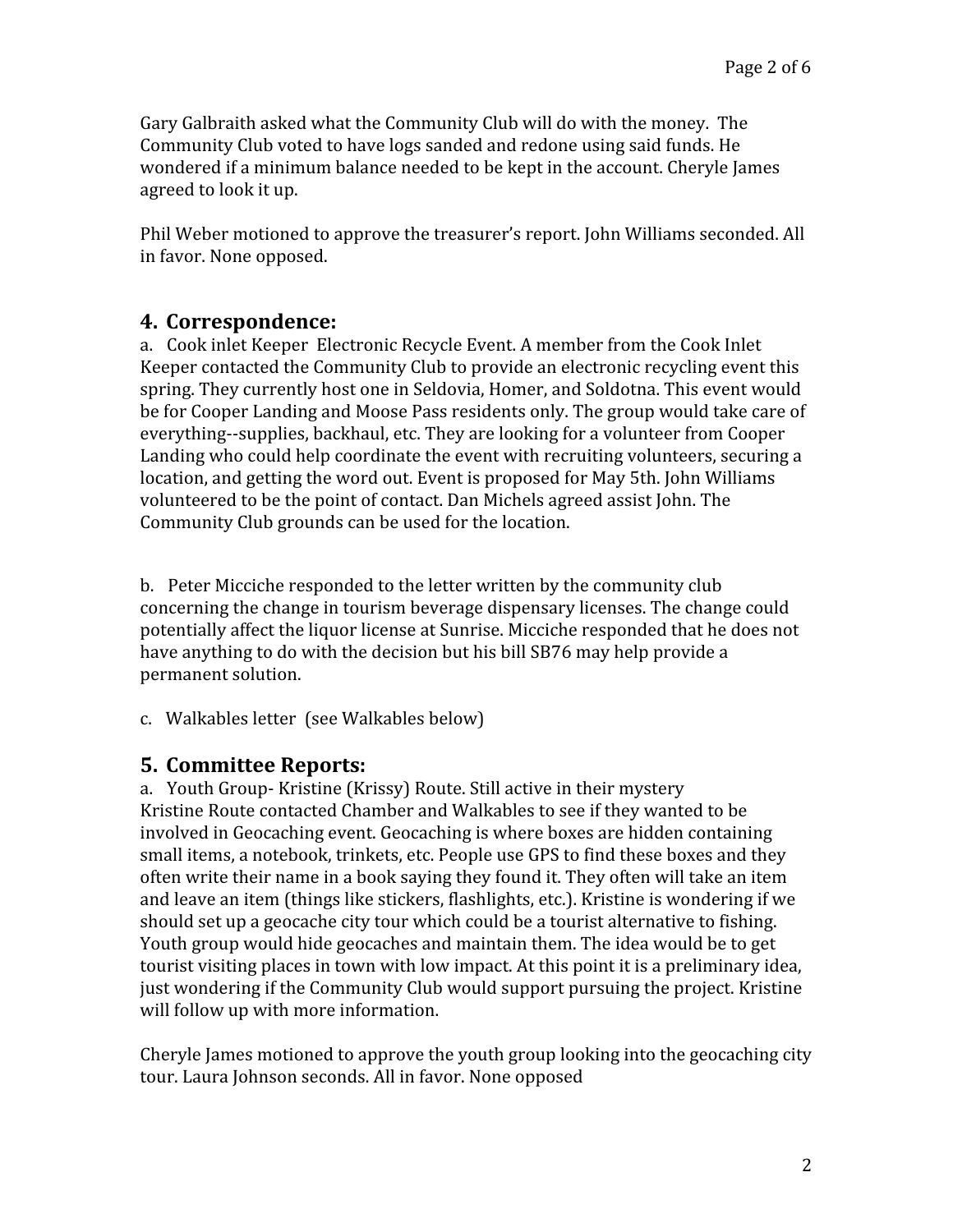b. Cooper Landing Walkable Community Project- Martha Story presented on behalf of Walkables.. A letter was sent to all property owners along Bean Creek Road updating them on the status of the Bean Creek Trail.

Gary Galbraith asked if the trails are cataloged along with their uses and history. He was referred to talk with Walkables about it. Tommy Gossard said there should be a trail map available at the Chamber. Courtney Larsen asked if there would be signs to point to the Bean Creek Trail. Not at this time.

c. Gun Club- Laura James and Chris Degernes. This past Monday the KPB Planning Commission addressed three issues for the CL Gun Club:

1. Classification of the 66.5 acres of land proposed for the new gun range as "Recreational"

2. Changes to the 1992/1996 Cooper Landing Land Use Plan to remove the recommendation to expand the existing range by 10 acres (never done) and to allow for the new proposed gun range

3. Permit the Borough to sign a lease with the CL Gun Club to allow the new range to be constructed. The lease will be for 20 years with a 20 year extension, at less than fair market value of \$1/year.

The Planning Commission approved all three requests unanimously. Next the proposals will go before the KPB Assembly on Feb. 20. Need visible support from the community, either by attending the Assembly meeting or writing a letter. Will put info into the Crier so folks can send letters of support.

Other next steps: Laura Johnson has been working on fundraising with Friends of NRA. Applied for a grant to locate and survey a road across State lands between the proposed gun range parcel and the Sterling Highway at MP 40, hire a landscape architect to help design the new range so that it fits the land and maybe a bit to start clearing. Applying for grant for up to \$132,000; decision will be made on the President's Day weekend.

Laura encourages attendance at the next Friends of NRA banquet at Summit Lake Lodge, May 5 at 5:30 pm.

Dan Michels said the old gun range site would be a great opportunity for community to build something cool like a park, softball fields, etc. once it's no longer needed for the gun range and is cleaned up. The title for the land stipulates that it needs to be used for recreation.

Courtney asked what the best case/worse case scenarios are, if the Assembly does not act. Worst case - no change, status quo and range remains where it is at the present time; Best- new spot for multiple communities to use that is located away from the center of town.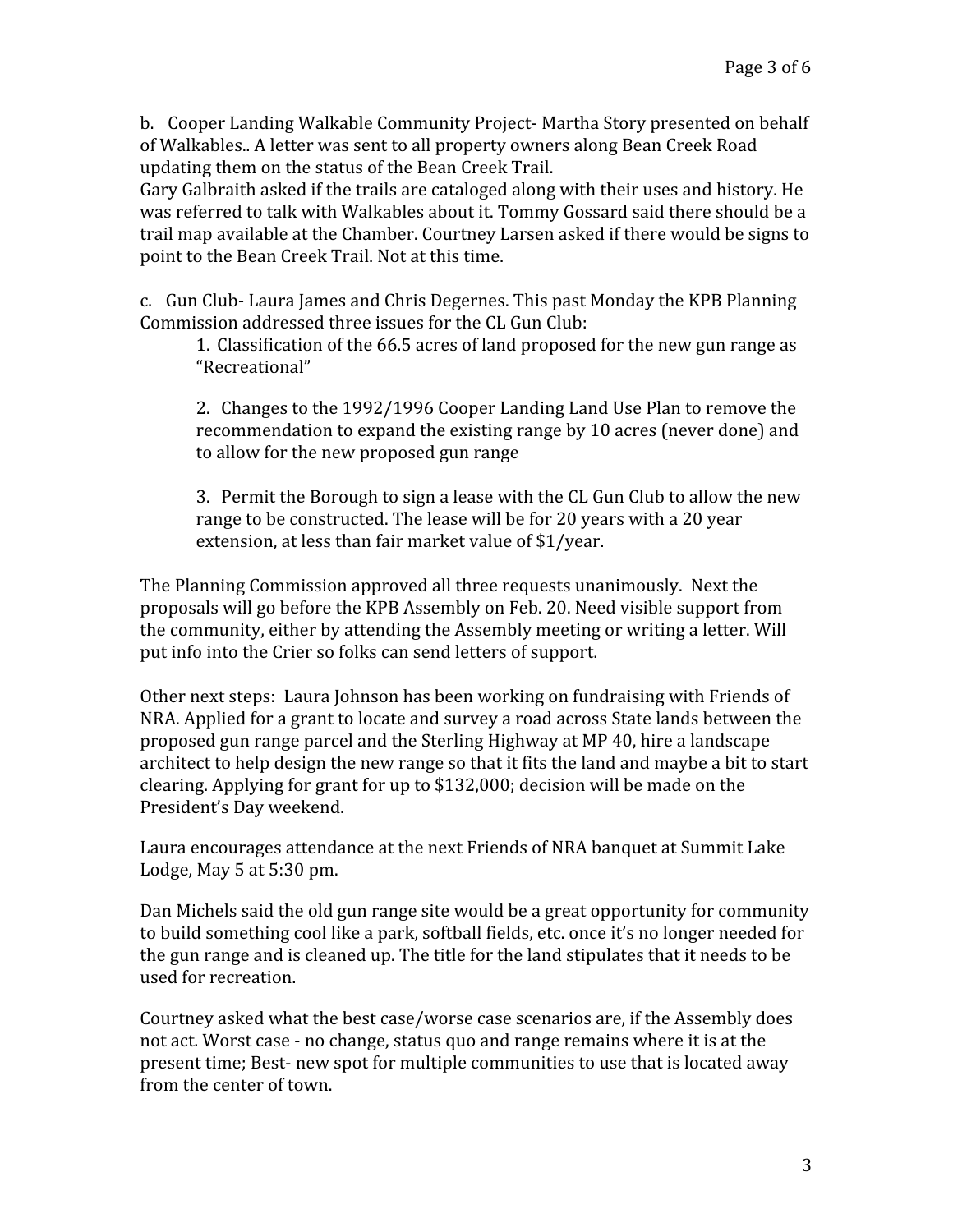Chris: needed is a letter of support for KPB Ordinances 2018-06 (Classification) and 2018-07 (gun club lease).

Gary Galbraith motioned to approve letter of support. Cheryle James seconded. All in favor. None opposed.

#### **6. Presentations:**

a. AK Firewise Program John Winters- Homer- Stewardship Forester Worked since 1990 in Forestry.

Private landowners can request Firewise consultation for their homes / properties where they come out and identify how to protect their home from fire and create defensible space around their home.

Vegetation or fuel mitigation grants are available to homeowners.

Cohesive Strategy Project-with National forest, state DNR, Borough Trying to make a community better suited for fire with vegetation management and fuel breaks. Working with different agencies to accomplish this. Has to look at each neighborhood individually as they all have different needs. Fuel breaks are not stand alone. Need some other help. Looking at fires history and history of weather in these communities. Need to get permits to start. There are many ways to create a fuel break. There are shaded fuel breaks (remove dead and limb trees to 8 feet). Done by hand crews and communities like them more but they are more expensive (up to \$12,000/acre). Already have some natural breaks (lake, river, highway, etc.) A lot of people have concerns with it opening up new trails for ATVs. There can be a set back so it is not visible from roads and power lines, etc.

The next steps are working on public education, Firewise assessments, financial assistance (WUI- Wildland Urban Interface grants), stewardship plans, awareness of operations on public land.

Bark beetle is making a comeback on the peninsula- One thing that can help is not to cut live trees in May through July

Gary Galbraith asked how to prioritize on government land. Risk and then access. Hasn't yet prioritized areas in Cooper Landing.

Jeff Boushor- US forest Service- wants to be supportive and help out however he can.

Carrie Williams would like to see a mass mailing to get people involved. They agreed that they would do this. Chris Degernes suggested to put it on the Crier.

#### **7. Old Business:** None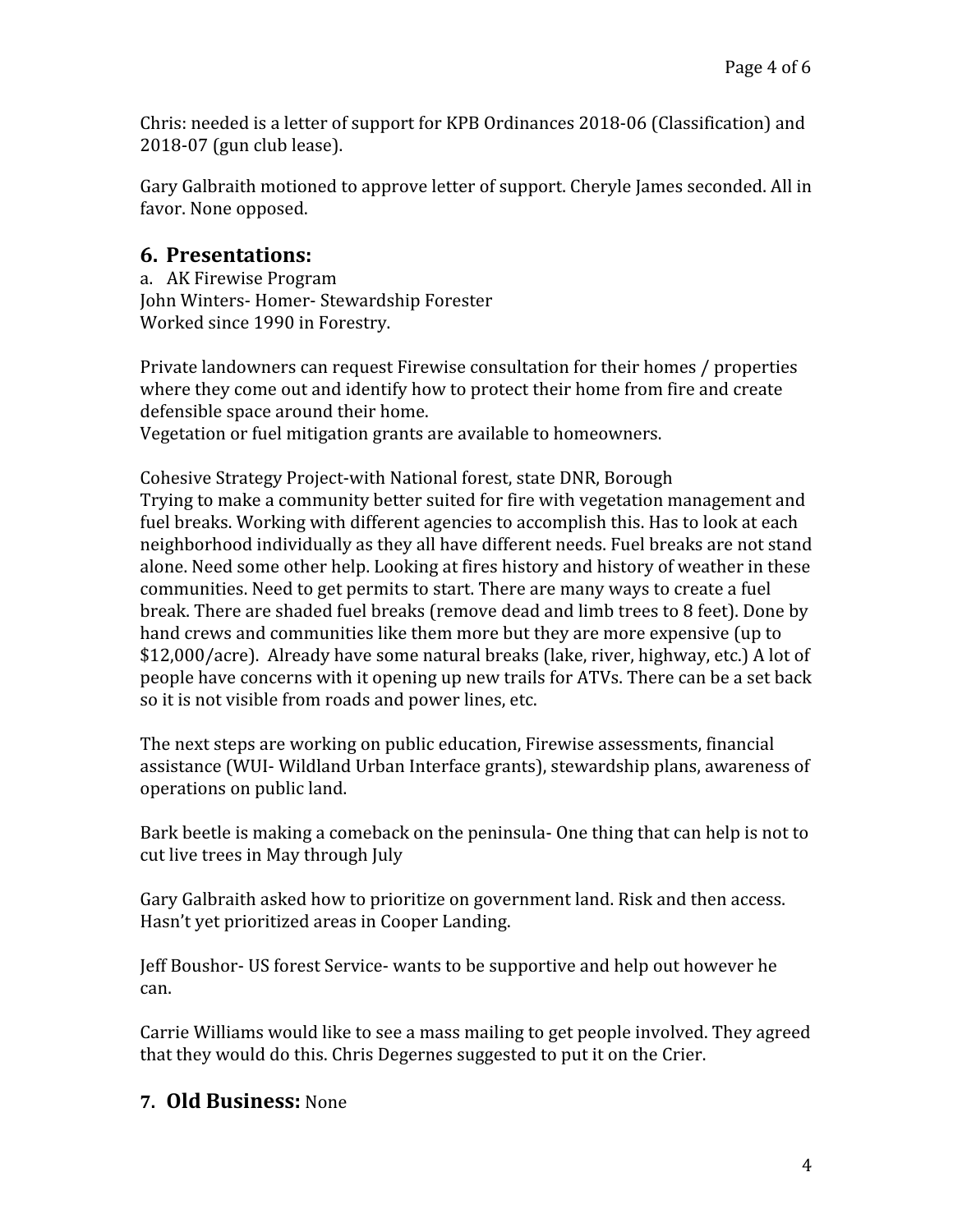#### **8. New Business:**

a. Introduction of New Hall Coordinator and Maintenance

Samantha Butler- Hall Coordinator- Has lived in Alaska for 8 years. Has worked for Alaska horseman. Has a two-year-old year daughter and son on the way.

Andrew Kloppe- Maintenance- from Michigan, has been a carpenter for many years, 3<sup>rd</sup> year in Cooper Landing.

b. Changes to Rental Agreements- updated for both annual users and one-time users. New maps and more details on rules. Also includes an inventory, new projector and locked cabinets with linens etc.

Courtney Larsen suggested adding electrical lines to map. (will be added) He also said that there should be a checklist of items in the Community Club (it is already included in new rental agreement).

c. Softball Tournament Concessions – Community Club heads it up and then shares with non-profits. Dan Michels says we should ask for donations from the local restaurants. Groups need to have one person attend a pre-meeting and be lined out on tasks and then must also be present the night that they do the concessions. CLES will still do the silent auction. Tournament is May 31- June  $9<sup>th</sup>$ 

#### **9. Announcements:**

a. KMTA- Martha Story. In 2009 Obama signed into law a bill that designated Kenai Mountain Turnagain Arm as a National Heritage Area (a bill that was supported by both Murkowski and Young). It was designated by Congress and administered by the National Park Service.

NHA's are places where natural, cultural, historic, and scenic resources combine to form a cohesive, nationally important landscape. They support community-centered initiatives that enhance and preserve local historic, scenic, and outdoor recreational resources.

The communities include Cooper Landing, Moose Pass, Seward, Hope, Sunrise, Girdwood, Indian, Bird Creek, Whittier, and Portage.

They have supported trail projects (Walkables got their grant for the design of Snug Harbor path features from KMTA – benches, signage etc. not pathway design itself.), educational projects (including historic videos of Moose Pass and Seward,

curriculum (which may be found on their webpage [[http://www.kmtacorridor.org\]](http://www.kmtacorridor.org/), repairs on historic buildings, financial help for museums, etc. Grants are given out and group must provide a matching donation, which, may be money or labor. They have also funded historic books about Hope and Sunrise and the KMTA corridor as a whole.